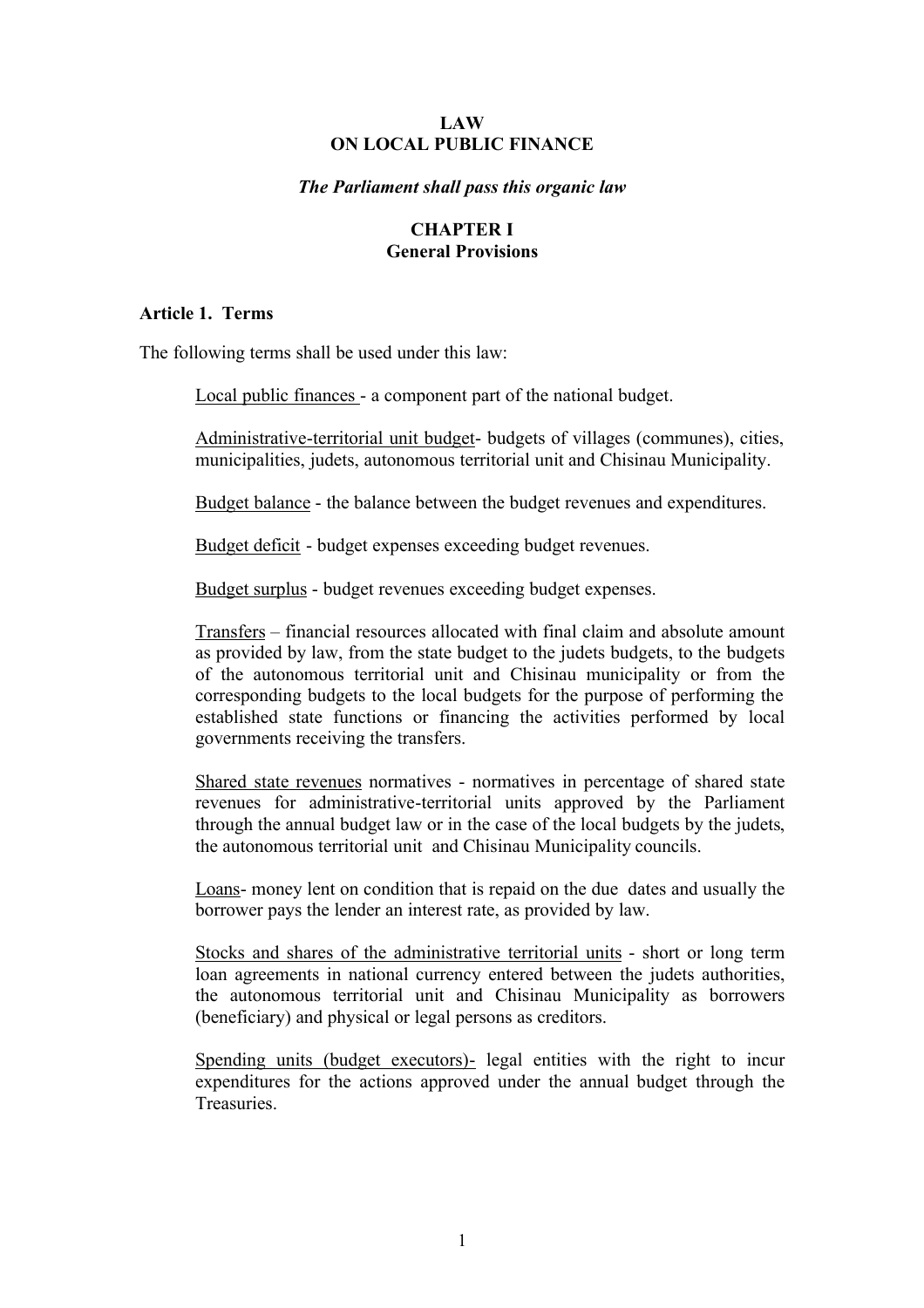## **Article 2. Local Public Finances**

- (1) The local public finances constitute an integral part of the state public finance system and shall include the following:
	- a) the judets budgets that include the total amount of revenues and expenditures for each judets and comprise the following:
		- ß the judets budget made of revenues and expenses needed to fulfil the functions assigned to the entire judets or the functions delegated by the Government;
		- $\bullet$  the local budgets consist of the budgets of the villages (communes), cities and municipalities with a legal status within the same administrative territorial unit;
	- b) the budget of the autonomous territorial unit consists of:
		- ß the central budget of the autonomous territorial unit that comprises the total amount of revenues and expenditures needed to perform general functions in the whole autonomous territory or the tasks delegated by the central government;
		- the local budgets of the autonomous territorial unit are the budgets of the villages (communes), cities and municipalities located within in the corresponding region;
	- c) the budget of the Chisinau Municipality consists of:
		- ß municipal budget that includes the total amount of revenues and expenditures collected and spent in Chisinau municipality needed to fulfil the functions assigned to Chisinau municipality or the functions delegated by the Government.
		- budgets of the villages (communes) and cities located in the suburbs of Chisinau municipality;
	- d) the extra-budgetary funds of the administrative-territorial units.
- (2) The budgets listed in paragraph (1) of this article are independent components, and shall be developed, approved and implemented under the terms of financial autonomy as provided by this law.
- (3) The budget of each administrative-territorial unit shall include the budgets of public institutions located in that area and funded by the corresponding administrative-territorial unit.

# **Article 3. Revenues of the administrative-territorial unit budgets**

- (1) The revenues of the administrative-territorial units budget consist of taxes, fees and other collections specified by law, which are divided into:
	- a) Own-source budget revenues of administrative-territorial units that consist of local taxes and fees collected in whole and directly to these budgets;
	- b) Special resources from paid services, works or any other activities performed by the budget institutions;
	- c) Transfers from shared state revenues established under the annual budget law that should be not less than provided under article 4, paragraph (2): b) of this law.

The Councils of judets, autonomous territorial unit, Chisinau municipality shall establish these normatives annually in the case of the local budgets: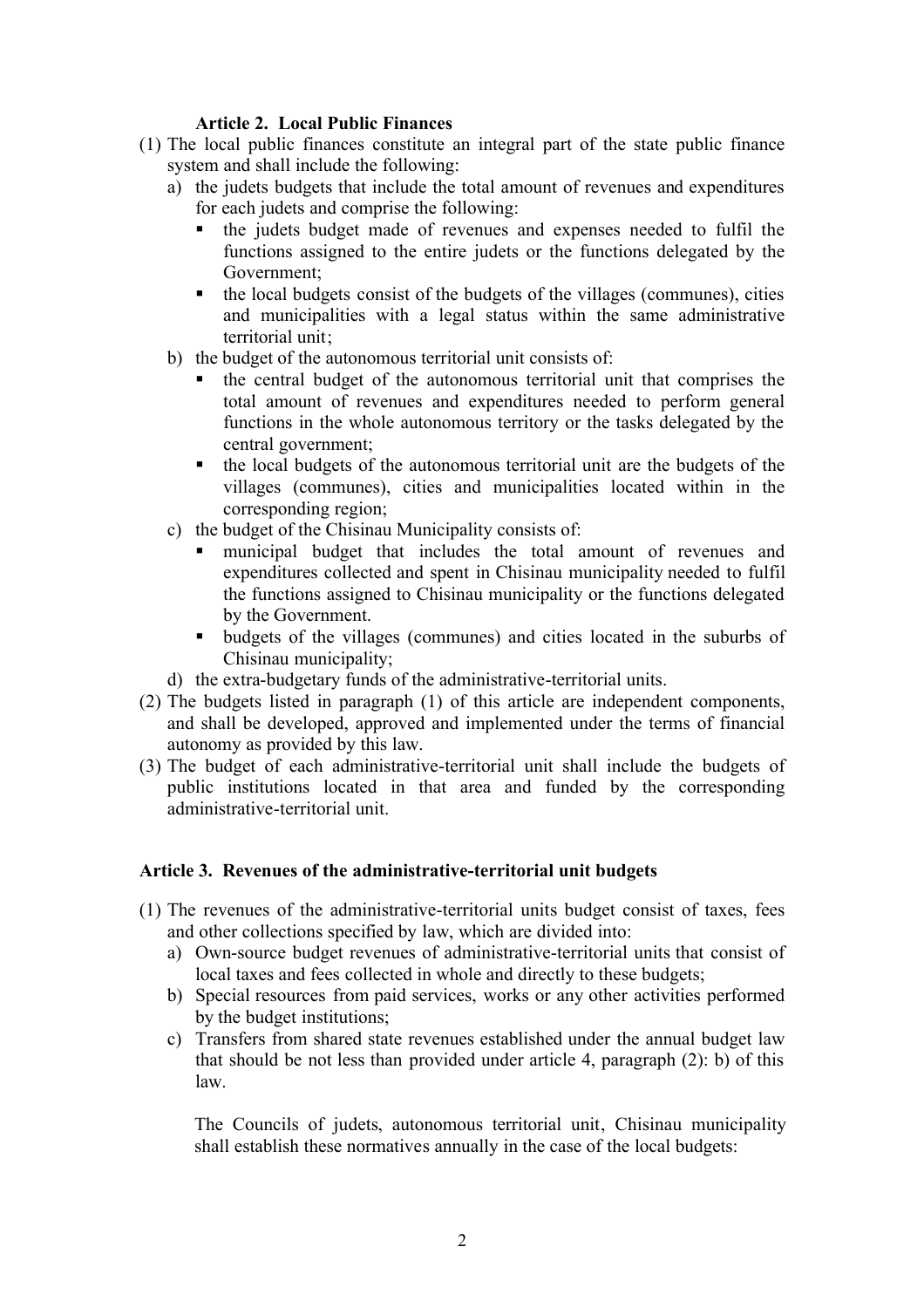- d) Transfers from the state budget to the judets, autonomous territorial unit, Chisinau municipality budget or from the budget of judets, the central budget of the autonomous territorial unit and the municipal budget to the local budgets .
- (2) The budget revenues at any level shall not include loans provided from the state budget or from another budget, as well as loans from the banking system.

## **Article 4. Sharing revenues between administrative-territorial units budgets:**

- (1) The revenues of the local budgets (villages, communes, cities and municipalities) shall be generated from:
	- a) transfers in whole of the following types of taxes, fees and other revenues:
		- − real estate tax;
		- − land tax;
		- − fee for entrepreneurial patent;
		- − income received from selling apartments to citizens;
		- − income from selling land;
		- − local taxes and fees established by local councils as provided by law;
		- − private tax;
		- − collections from sale of the confiscated property;
		- − payment for release of licenses for the right to perform certain types of activities;
		- − returns from leasing the local patrimony;
		- − other revenue sources collected as provided by the legislation in force;
	- b) transfers from the following types of shared state revenues:
		- − VAT on goods produced and services provided on the territory of the villages, communes, cities and municipalities;
		- − income tax on entrepreneurial activity performed by legal persons located within the area of the Mayor's Office;
		- − income tax on physical persons;
	- c) special resources collected from charged services provided by public institutions financed from the local budgets;
	- d) transfers from the budget of the judets, autonomous territorial unit and Chisinau municipality to the local budgets;
- (2) Budget revenues of judets, autonomous territorial unit and Chisinau municipality shall be generated from:
	- a) Transfers in whole of the following:
		- − income tax on physical persons;
		- − tax on the use of natural resources;
		- − revenues collected from capital transactions (except for state owned shares);
		- − private tax;
		- − collections from selling the confiscated property;
		- − state fee for settling disputes in court and developing documents;
		- − other revenues and returns under the legislation in force;
	- b) transfers from the following types of shared state revenues: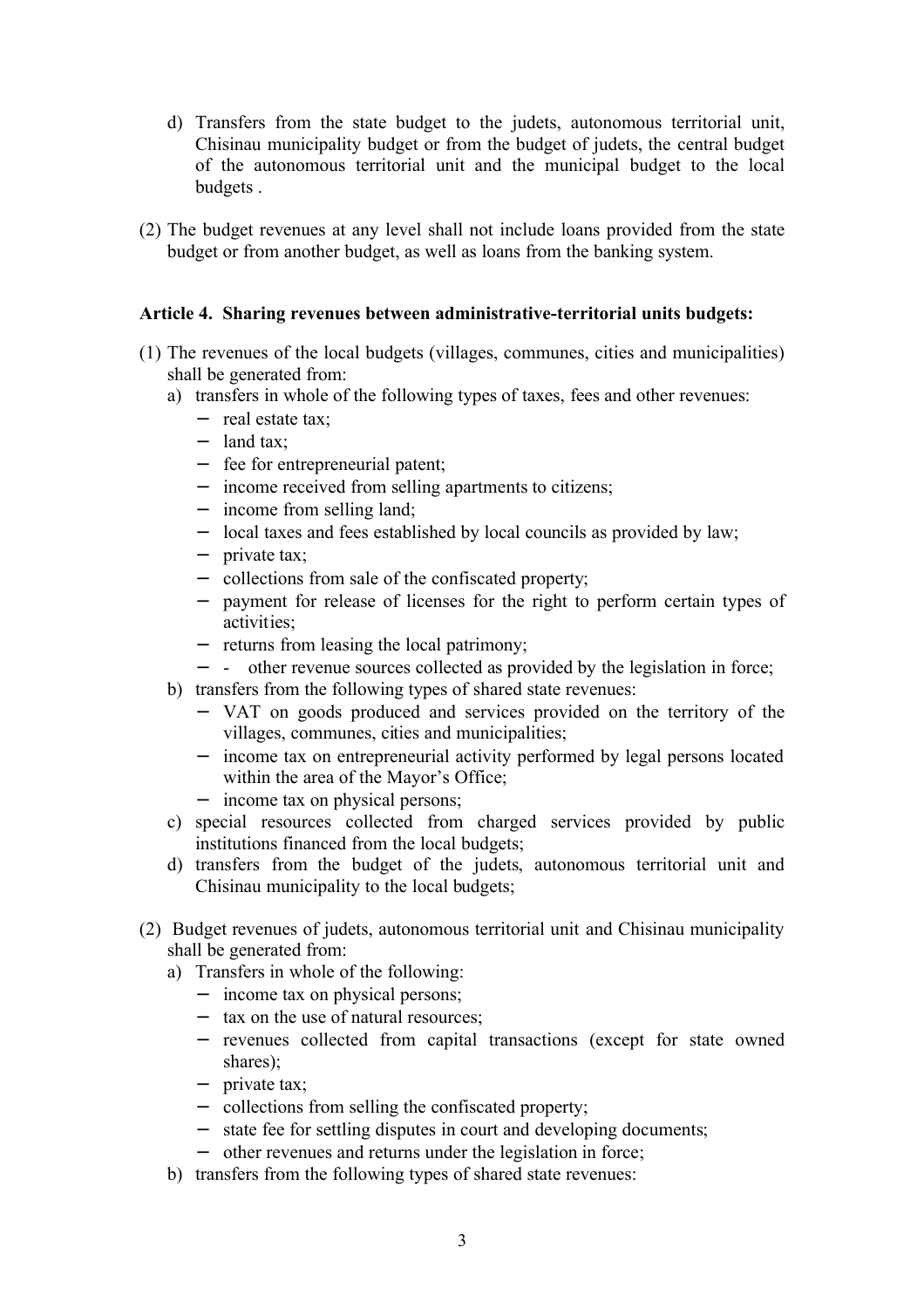- − income tax on entrepreneurial activity performed by legal persons located within the area of the judets, autonomous territorial unit and Chisinau Municipality - at least 50 %;
- − VAT on supplies of goods and services provided in the Republic of Moldova - at least 10%;
- − Road tax levied on vehicle owners at least 50%.
- c) Special resources collected from charged services provided by public institutions funded from these budgets;
- d) Transfers from the state budget to the corresponding budgets;
- (3) The revenues of Chisinau Municipality are generated from:
	- a) transfers in whole and directly of the following types of taxes, fees and other revenues:
		- − income tax on physical persons;
		- − real estate tax;
		- − land tax;
		- − fee for entrepreneurial patent;
		- − returns from capital transactions (except for state owned shares);
		- − revenues from selling apartments to citizens;
		- − income from land sale;
		- − local taxes and fees established by the municipal council as provided by law;
		- − private tax;
		- − returns from selling the confiscated property;
		- − state fee for settling disputes in court and developing documents;
		- − tax on the use of natural resources;
		- − other revenues and collections under the law;
	- b) transfers from the following types of shared state revenues:
		- − income tax on entrepreneurial activity performed by legal persons located within Chisinau Municipality - at least 50 %;
		- − VAT on supplies of goods and services provided within the municipality at least 10%;
		- − Road tax levied on vehicle owners registered at the municipality at least 50%.
	- c) Special resources from charged services provided by public institutions financed from the municipal budget;
	- d) Transfers from the state budget to the municipal budget as provided by article 11 and 12 of this law;

## **Article 5. Special resources**

The special resources received under the law from performing charged works and services by public institutions shall be fully allocated to the special Treasury account of the corresponding institution and shall be used according to the approved budgeted expenditures.

The institutions may use the special resources accrued beyond the approved budgeted expenditures only upon the approval of the corresponding public authority council.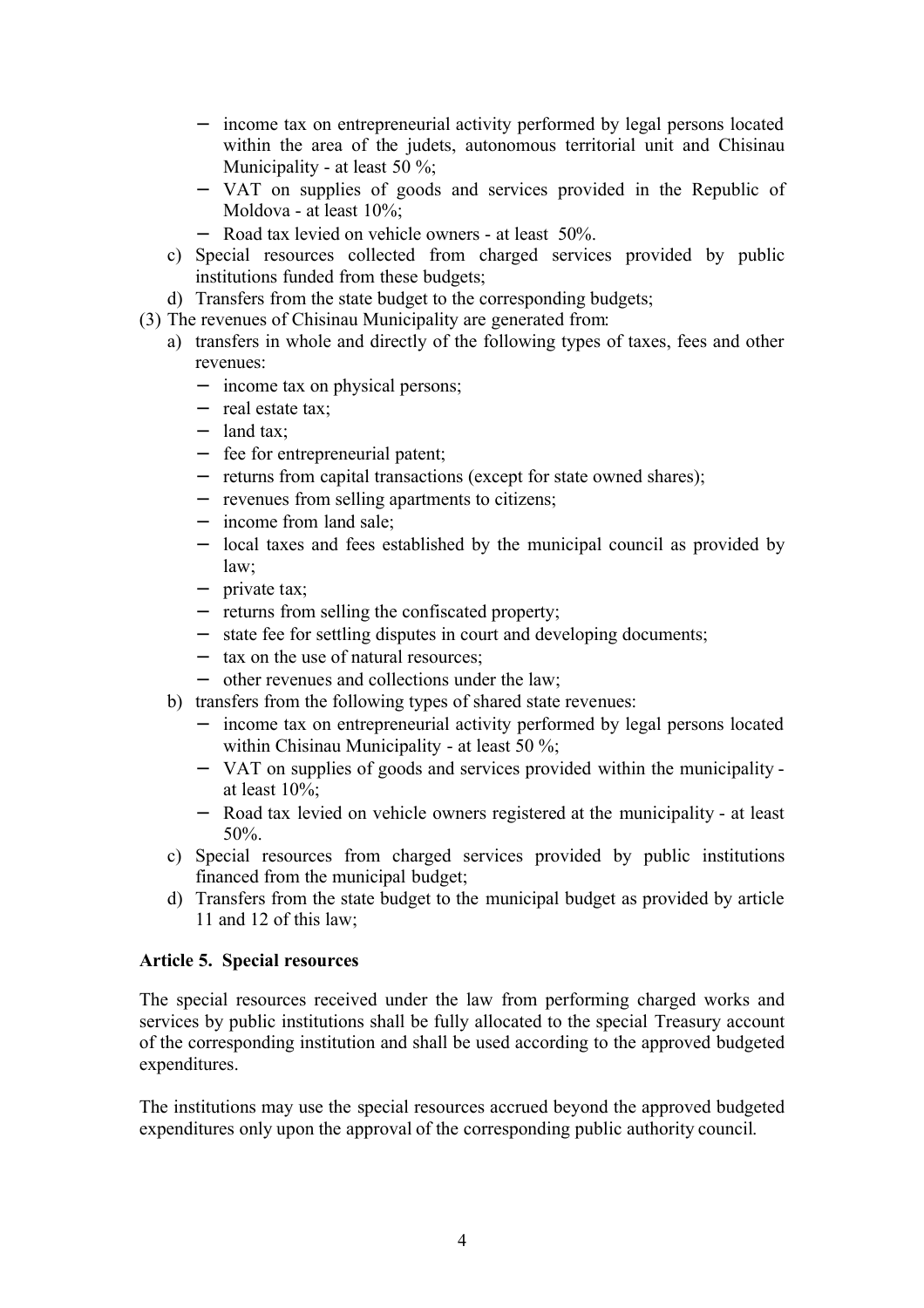## **Article 6. Budget funds deficiency**

The forecasted and non-collected revenues into the administrative-territorial unit budgets and the additional budget expenditures incurred shall not be covered by another level budget.

## **Article 7. Surplus of budget funds**

The revenues collected additionally during the budget execution process, as well as the amount resulting from cut back in expenditures shall be left at the disposal of the corresponding public authority, except for provisions of Article 11, paragraph (3):f) of this law, which are established through the annual budget law.

### **Article 8. Expenses**

- (1) The budgets of the administrative-territorial units shall provide for budget allocations needed to ensure the functioning of public institutions and other services in the region;
- (2) The annual budget expenditures for the administrative-territorial units shall be approved solely within the limit of financial resources (revenues) available, except for the provisions under Article 15 of this law.
- (3) The expenditures approved through the budgets of the administrative-territorial units shall represent maximum limits and cannot be exceeded by the budget executors. The budget executors shall purchase goods, services and shall make payments within the limits of approved budget appropriations and by observing the legal provisions.
- (4) The Government may not force the local governments to provide new services or incur more expenditures without providing them additional revenues needed to perform these new assignments.
- (5) The councils of the administrative-territorial unit shall be responsible to establish their priority expenditures and have the right to approve within the limit of financial sources available some expenditures not provided under this law.

### **Article 9. Sharing competencies for incurring public expenditures**

- (1) The competencies for funding public expenditures shall be shared between budgets of administrative-territorial units based on the Law local public administration.
- (2) The local budgets (the village, commune, city and municipal budgets) shall finance the expenditures related to:
	- a) territorial development;
	- b) construction and maintenance of roads, streets, bridges, public places, street lights within the community area;
	- c) financing the following public institutions:
		- − pre-school institutions;
		- − primary schools;
		- − secondary schools, gymnasiums, ;
		- − evening and correspondence (GED) secondary schools ;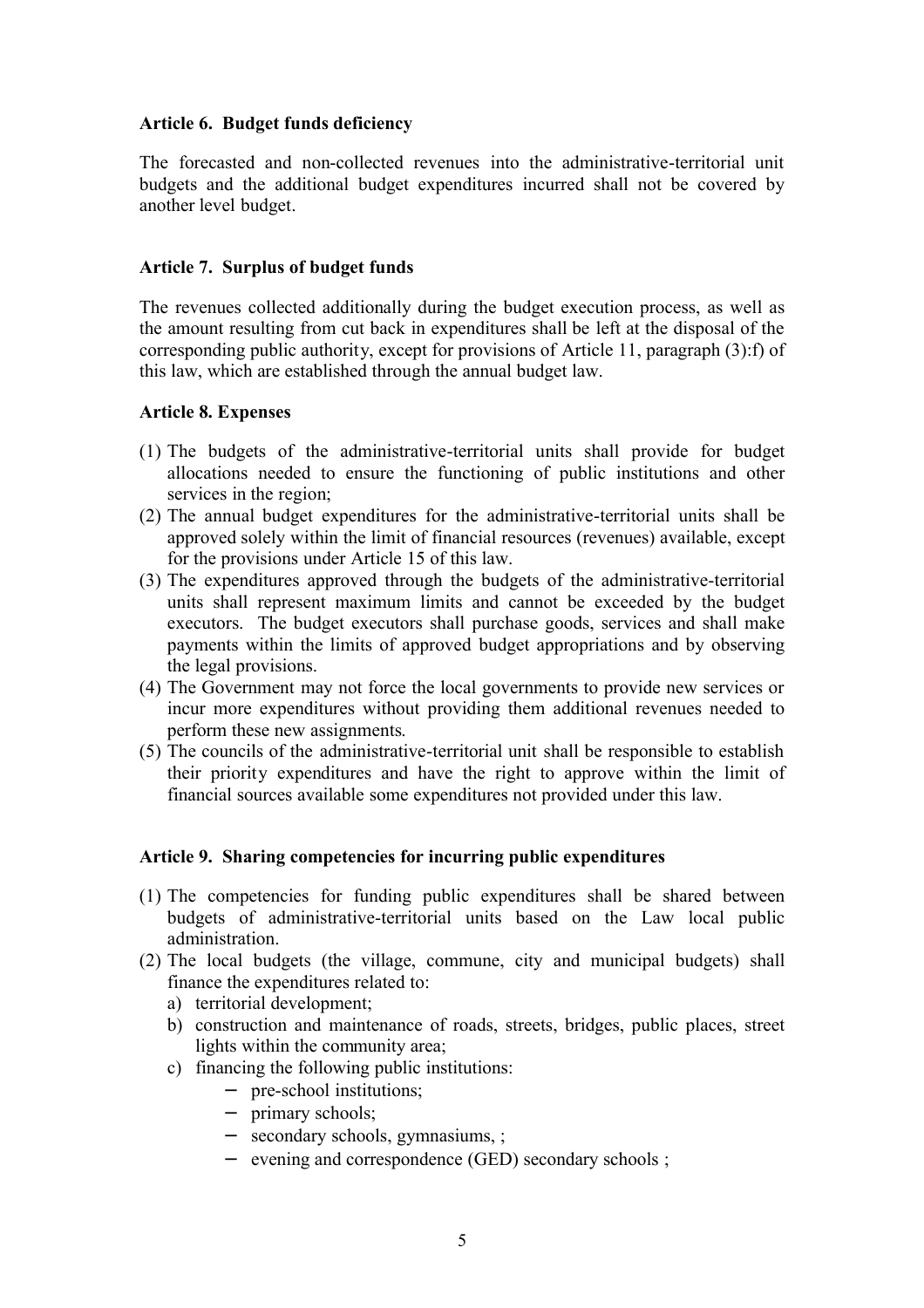- − other educational institutions designed for the respective community members;
- − youth activities, sports;
- − community centers, libraries and other institutions of culture;
- − medical centers;
- − salvage centers and services;
- − in-house social assistance sections;
- − tutor and payment of allowances and nominative compensations;
- − Mayor's office and central accounting unit;
- − Other institutions and other related activities to assure the good functioning in the region;
- (3) The judets budget and the central budget of the autonomous territorial unit shall finance the following expenditures:
	- a) Construction and maintenance of judets (municipal) roads;
	- b) Construction of public assets for judets (municipal) purposes;
	- c) Support the following public institutions:
		- − Municipal internal affairs agencies;
		- − Fire brigade and salvage service;
		- − Lyceums;
		- − Boarding secondary schools (boarding gymnasiums and lyceums);
		- − Special boarding schools;
		- − Vocational professional schools;
		- − Vocational schools;
		- − Music, drawing and art schools;
		- − Museums, exhibitions, theatres and other cultural-educational institutions activities;
		- − Institutions and social assistance activities;
		- − Institutions and activities related to off-school activities and didactic actions in the educational area.
		- − Medical-sanitation institutions and activities not including the medical centers;
		- − Center for animal diseases;
		- − The judets council office with all its divisions (education, culture, healthcare, finance, economy, agriculture, social assistance).
- (4) The Chisinau municipality budget shall finance the expenditures related to:
	- a) territorial development;
	- b) construction and maintenance of roads, streets, bridges, public places, street lights within the community area;
	- c) construction of public assets for municipal purposes, the expenditures of which shall be assigned to the state capital investment program;
	- d) finance the following public institutions:
		- − Municipal internal affairs agencies;
		- − Fire brigade and salvage service;
		- − Preschool institutions;
		- − Primary schools;
		- − Secondary schools, gymnasiums;
		- − Lyceums;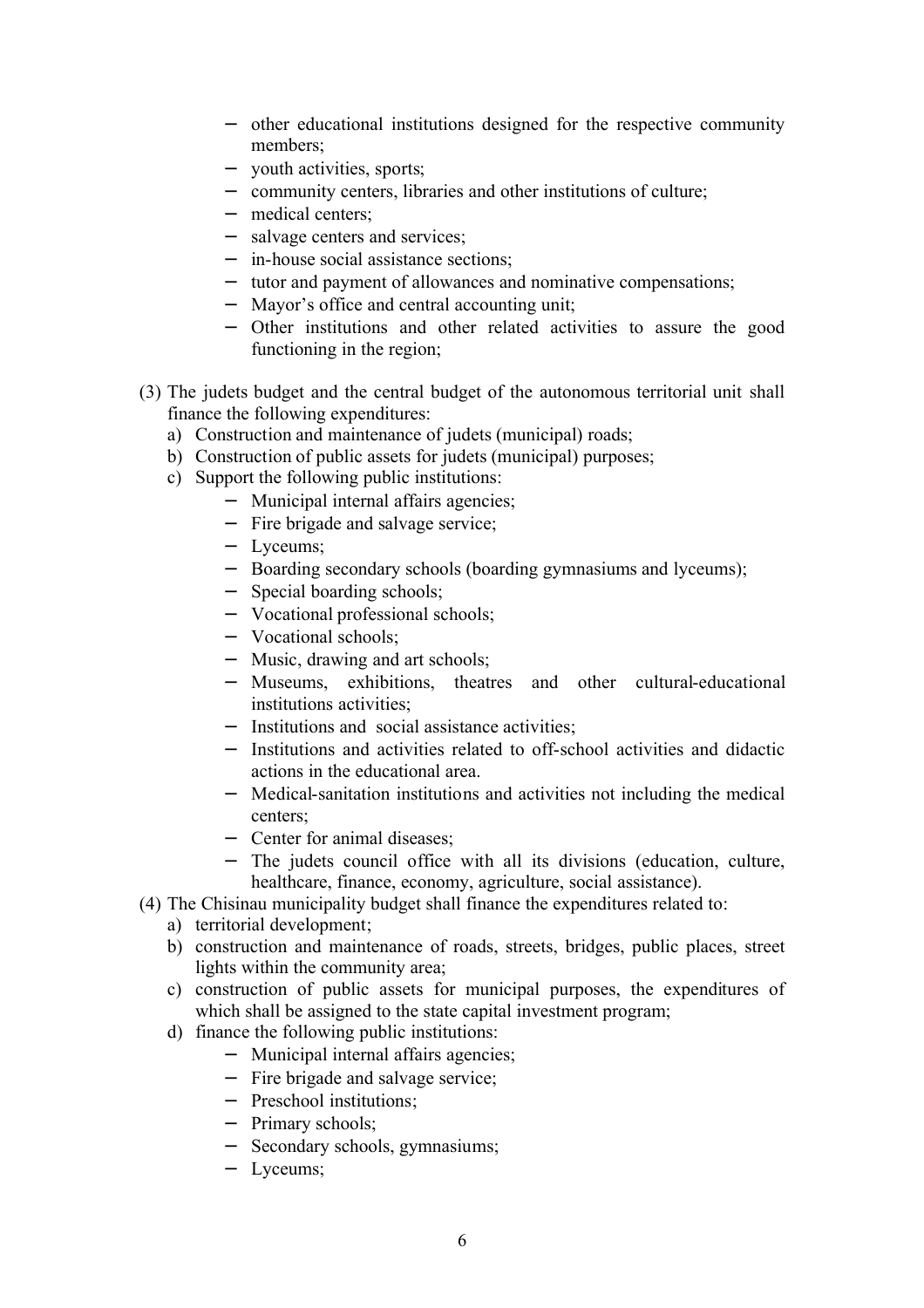- − Evening and correspondence (GED) secondary schools ;
- − Boarding secondary schools (boarding gymnasiums and lyceums);
- − Special boarding schools;
- − Vocational professional schools;
- − Vocational schools;
- − Music, drawing and art schools;
- − Other education institutions designed for the community members;
- − Youth activities, sports;
- − Community centers, libraries and other institutions of culture;
- − Museums, exhibitions, theatres and other cultural-educational institutions and activities;
- − Medical-sanitation institutions and activities;
- − Salvage centers and services;
- − Social assistance institutions and activities;
- − Tutor and payment of allowances and nominative compensations;
- − The Office of the Municipal Council and its divisions;
- − Other institutions and related activities to assure the good functioning in the region;
- (5) The local councils may decide to finance jointly some works and services of common interest within the resources available.

## **Article 10. Transfers**

The following transfers- from the state budget to the budget of the administrative territorial unit, judets and Chisinau municipality budgets- shall be established for the purpose of assuring the administrative territorial unit budget balance through the annual budget law:

- a) Transfers from the financial support fund of the territories transfers to equalize the financial possibilities of territories.
- b) Special allocation transfers to finance some competencies (activities) assigned to public authorities in the region by the Government or for other special purposes.

### **Article 11. System of financial support of territories**

- (1) The fund of financial support of territories shall include:
	- a) Annual allocations approved under the state budget;
	- b) Allocations of administrative territorial unit revenues made by local governments to this fund whose revenues are in excess by 20% of its per capita expenditure average normative.
- (2) Transfers shall be established for the purpose of assuring the administrative territorial unit budget balance through the annual budget law.
- (3) The following computing method of equalizing transfers shall be established:
	- a) The average public expenditures per capita shall be estimated, as provided by article 9 of this law, for each separate expenditure group (c) to be funded by the administrative-territorial units during the next budget year according to the legal competences.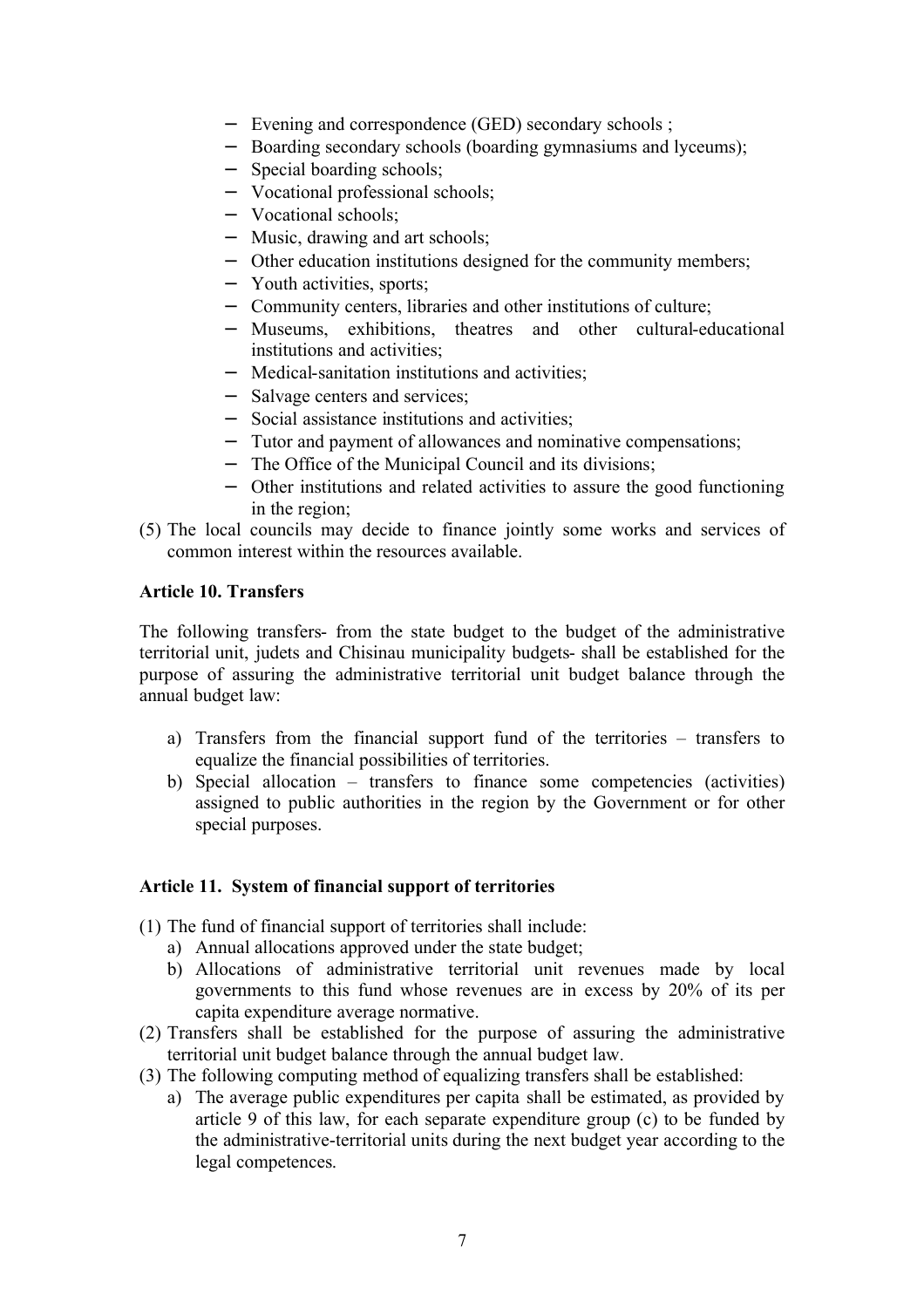The average annual budget expenditures per capita shall be estimated annually for each expenditures group at the stage of developing the country macroeconomic forecasting for the next budget year;

- b) The readjustment coefficient of the average per capita expenditures (f) shall be applied in the case of the administrative-territorial units that incur particular expenditures as provided by law.
- c) The tax base for each administrative-territorial unit shall be estimated as provided by Art. 4 of this law, except for the local taxes and fees established by local councils under the law, as well as the special resources obtained from providing charged services and works by the public institutions and transfers from budget of another level.
- d) The revenues share per capita for each region (v) shall be calculated based on the forecasted tax base ;
- e) The difference between the average expenditures per capita ( $\Sigma$ c) for each administrative-territorial unit and the revenues share per capita in the region shall constitute the transfer amount (t) assigned per capita (t= $\Sigma$ cf-v).

The grant amount per capita multiplied by total population in the judets makes up the amount of transfers (t) to each administrative-territorial unit  $(T = t n)$ ;

- f) The territorial units whose revenues share per capita exceed the average expenditures amount per capita by 20% (v>by 20%  $\Sigma$ cf) should transfer to the fund for financial support of territories the revenues amount exceeding by 20% the minimum expenditures needs in this region.
- (4) The system of financial support of the territories as provided by paragraph (2) and (3) of this article shall be also implemented in order to make transfers from the budget of judets, autonomous territorial unit and Chisinau Municipality to the local budgets.

### **Article 12. Special purpose transfers**

(1) The state budget shall provide for special purpose transfers and the latter may be allocated to the budgets of the administrative-territorial units in case that:

- a) the Government delegates some assignments to the public authorities in the region;
- b) the lost revenues of the administrative-territorial units budgets are refunded upon rectifying the tax legislation by the Parliament;
- c) the normative acts with respect to the administrative-territorial organization are amended.
- d) other legislative or normative acts are approved whose enforcement entails additional budget funds;

(2) The special purpose funds allocated from the state budget or budgets of another level that are not used by the administrative-territorial units according to the purpose shall be transferred to the state budget or the granting budget at the end of the budget year.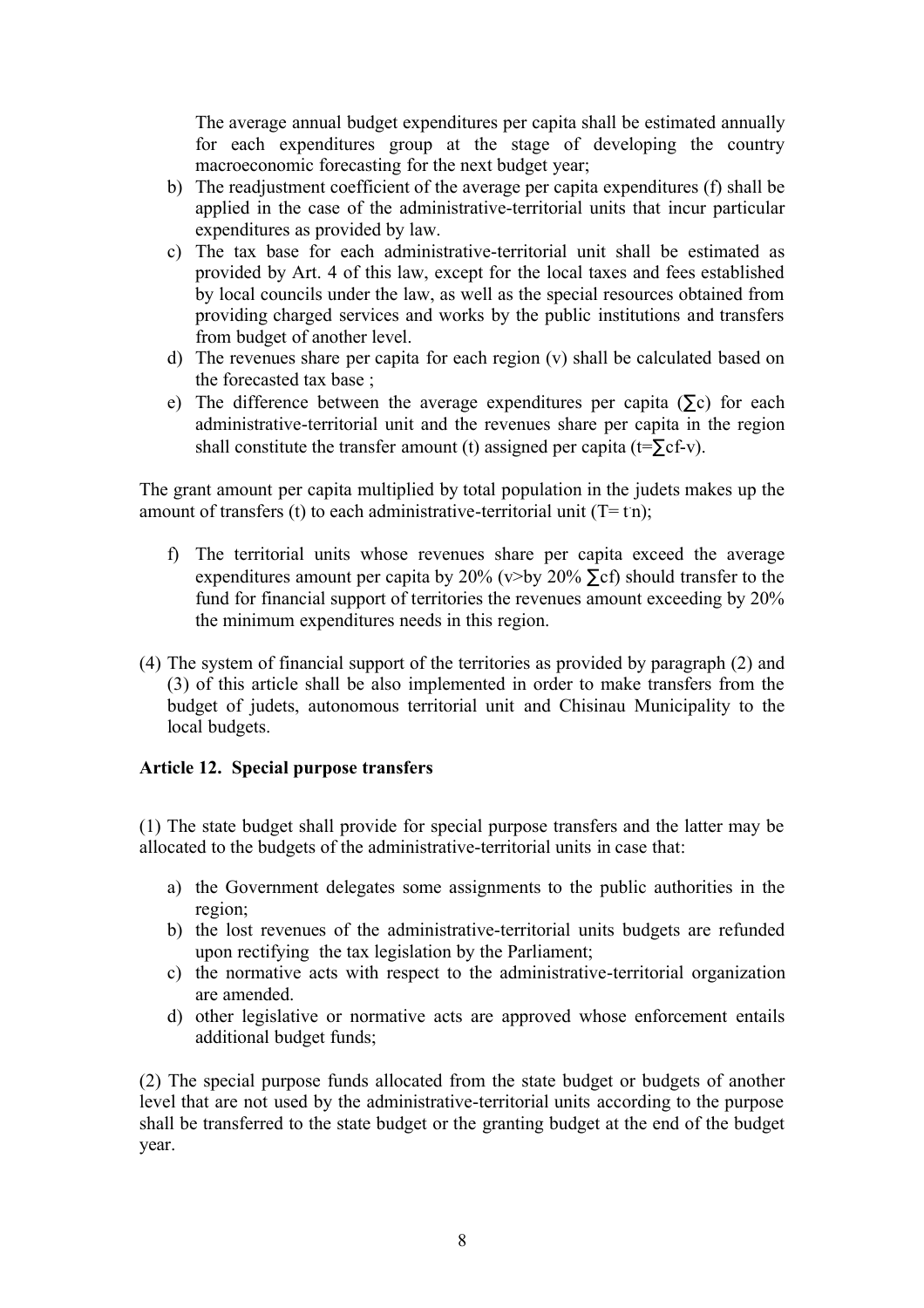If not, the Ministry of Finance or the Judets General Finance Division shall have the right to cancel based on the annual report the dedicated funds used against their purpose , through inter-budget relations.

# **Article 13. Budget balance**

- (1) The annual budgets of the administrative-territorial units shall not be approved and executed with a budget deficit, except for capital expenses.
- (2) The local governments shall be obliged to undertake all necessary actions in order to maintain the approved budget balance.
- (3) If revenues are not collected as forecasted, then the local governments from the region shall be obliged to reduce their expenditures including the established obligations and payments, in order to close the year with a balanced budget.

#### **Article 14. Loans falling due the same budget year provided to local governments**

- (1) The judets, the municipal public authorities or the autonomous territorial unit can take loans falling due the same budget year from the state budget and the banking system upon the decision of the corresponding council.
- (2) The local governments can take loans falling due the same budget year from the judets budget, or if case may be, from the municipality budget, from the budget of the autonomous territorial unit if provided in the corresponding budgets.
- (3) The public authorities of the administrative-territorial units at any level may not take loans falling due on the same budget year exceeding the amounts they may reimburse the same budget year and in case that they previously took loans.
- (4) The overall amount of loans due on the same budget year shall not exceed 5% of the total amount of own-source budget revenues that the administrative-territorial units expect to collect during the fiscal year, when loans have been taken, upon the condition that the administrative-territorial units have revenues enabling them to meet the terms of other outstanding loans.

### **Article 15. Loans for capital expenditures**

- (1) The councils of judets, autonomous territorial unit and Chisinau municipality shall have the right to take long-term loans for capital expenditures or to reimburse a current capital debt.
- (2) The long-term loans taken by the councils shall represent a prioritized liability to be repaid from the budget revenues available at the corresponding administrativeterritorial unit as provided by the concluded agreements;
- (3) The councils of judets, autonomous territorial unit and Chisinau municipality may enter long-term loan agreements with domestic financial-banking institutions and shall have the right to issue securities as provided by the Law on securities market No- 199-XIV of November 18, 1998.
- (4) The liabilities of judets, autonomous territorial unit and Chisinau municipality for the long-term debts shall not be assumed by the Government, but these should be reimbursed solely from the budget revenues through which the loan was guaranteed.
- (5) The documents prepared when taking a long-term loan shall have a clause on the basis of which the council of judets, autonomous territorial unit and Chisinau municipality bear the responsibility to repay the principal and interest on that loan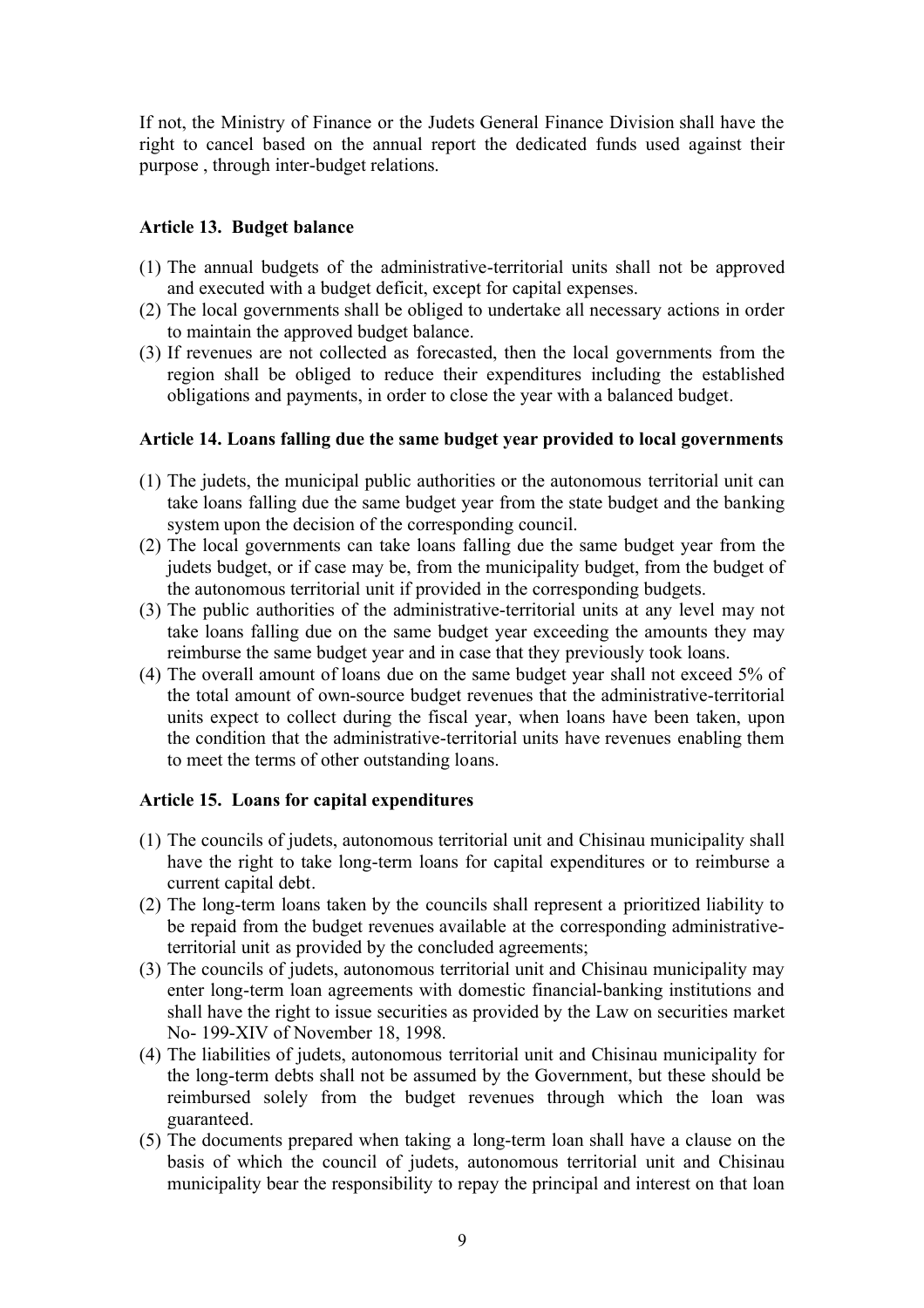only from the respective budget revenues; the Government or any other public authority under subordination shall not take on any loan obligations; the credibility or the taxation capacity of the Government or of any public authority under subordination shall not guarantee the reimbursement of the debt taken by the corresponding administrative-territorial unit. These agreement clauses shall be considered void on the contrary.

- (6) The councils of judets, autonomous territorial unit and Chisinau municipality shall not be given access to any type of long-term loans if the total amount of annual debts, including the short-term loans, any other debt types and loans to be taken account for more than 20% of the total forecasted annual own-source budget revenues.
- (7) Loans to be taken, as provided by this article, shall be registered obligatorily at the Ministry of Finance and shall be a mandatory condition to provide a loan. The judets councils shall keep a Public Debt Registry. This debt shall be reported in the annual financial statements.

### **Article 16. Reprogramming the budget funds**

The councils of the administrative-territorial units shall not be entitled to reprogram the budget funds in the form of credits, securities or financial support provided to legal and physical persons, as well as for charity and sponsorship purposes.

#### **Article 17. The reserve funds of the public administration authorities**

- (1) Public administration authorities can create reserve funds in the amount of at least 2% of the corresponding budget expenses.
- (2) The regulations on using the reserve funds shall be approved by councils of the administrative-territorial units.

# **CHAPTER II Budget development, approval and execution**

#### **Article 18. The development of the administrative-territorial unit budget**

- (1) Each public authority of administrative-territorial units shall be responsible to develop and approve their budgets according to the single Budget Classification as provided by law.
- (2) The public authorities shall develop the administrative-territorial unit budgets in compliance with procedures established by the authorities as provided by paragraph (3) of this article.
- (3) The budgeting process for administrative-territorial units shall be handled in compliance with the following procedures:
	- a) The Ministry of Finance shall notify within the deadlines established by the Government the public authorities of judets, the autonomous territorial unit and Chisinau municipality about the main principles of state budget revenues and expenditures policy for the next year, the forecasted normatives for shared state revenues transferred to the administrative-territorial unit budgets and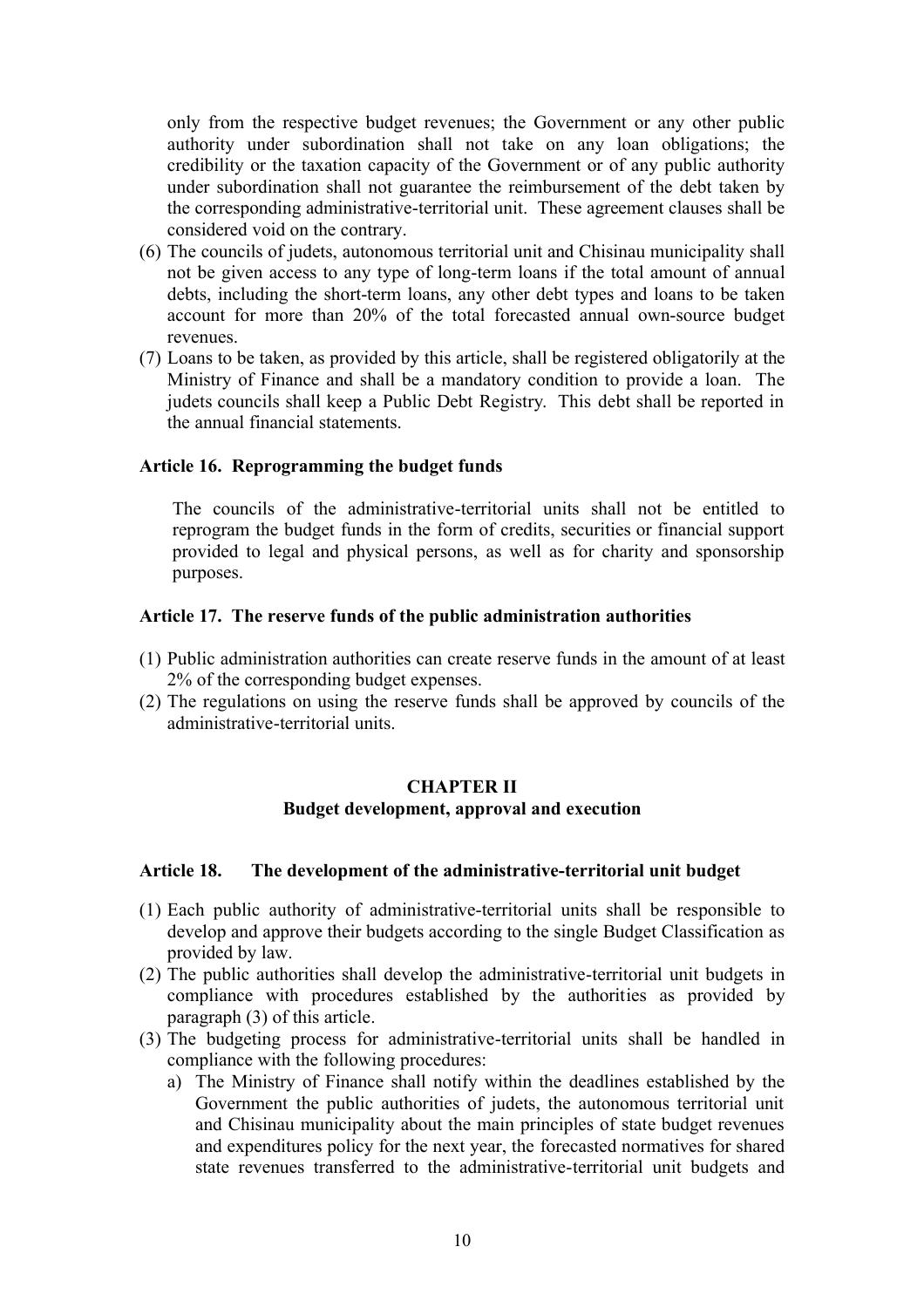certain computations of transfers to be allocated from the state budget to these budgets;

- b) Within 5 days of the date of receiving methodological instructions from the Ministry of Finance as provided by paragraph (3): a) of this article, the public authorities (General Finance Division) of the judets, of the autonomous territorial unit and Chisinau Municipality shall notify by June 15 the village, commune, city, municipal public authorities about the main principles of state budget revenues and expenditures policy for the next year, the forecasted shared state revenues normative transferred to the village, commune, city and municipal budgets and certain computations of transfers to be allocated to these budgets from the budget of judets, autonomous territorial unit and Chisinau municipality;
- c) Within 20 days of the date of receiving the instructions as provided by paragraph (3): b) of this article, the village, commune and city public authorities shall develop based on the tax policy principles, the forecasting of all types of taxes and fees to be collected next year in the region, as well as the draft budget of the corresponding region to be presented to the Judets General Finance Division for review or if case may be, to the General Finance Division of the autonomous territorial unit or Chisinau Municipality;
- d) The General Finance Division from the region shall submit, within the deadlines established by the Government, to the Ministry of Finance the forecasting of all types of taxes and fees to be collected in each judets, autonomous territorial unit or Chisinau municipality.

The General Finance Divisions shall concurrently submit the draft budgets on the revenues and expenditure side to the Ministry of Finance for review grouped according to judets, autonomous territorial unit and Chisinau Municipality.

- (4) The review of judets, of autonomous territorial unit and Chisinau municipality draft budgets shall be of a consulting character only. The Ministry of Finance may not force the public authorities of the administrative-territorial units to make changes in the draft budgets, except for cases when these are in contradiction with the legal provisions, principles of the budget and tax state policy or any other specific provisions for the next budget year submitted by the Ministry of Finance to the local governments.
- (5) If the Ministry of Finance makes (well)-grounded changes in the draft budgets of the territorial-administrative units , then the respective public authorities should be notified on that within 10 days in order to carry them out.

### **Article 19. Review and approval of local budgets**

- (1) The Mayor of the village, commune, city and municipality shall review the developed draft budget and based on a decision, shall submit it to the local council for approval by the  $1<sup>st</sup>$  of November.
- (2) The draft local budget submitted to the local council for approval shall include the following:
	- a) Draft decision of the local council to approve the local budget;
	- b) Annexes to the draft decision regarding:
		- − Revenues and expenditures estimated for the next budget year;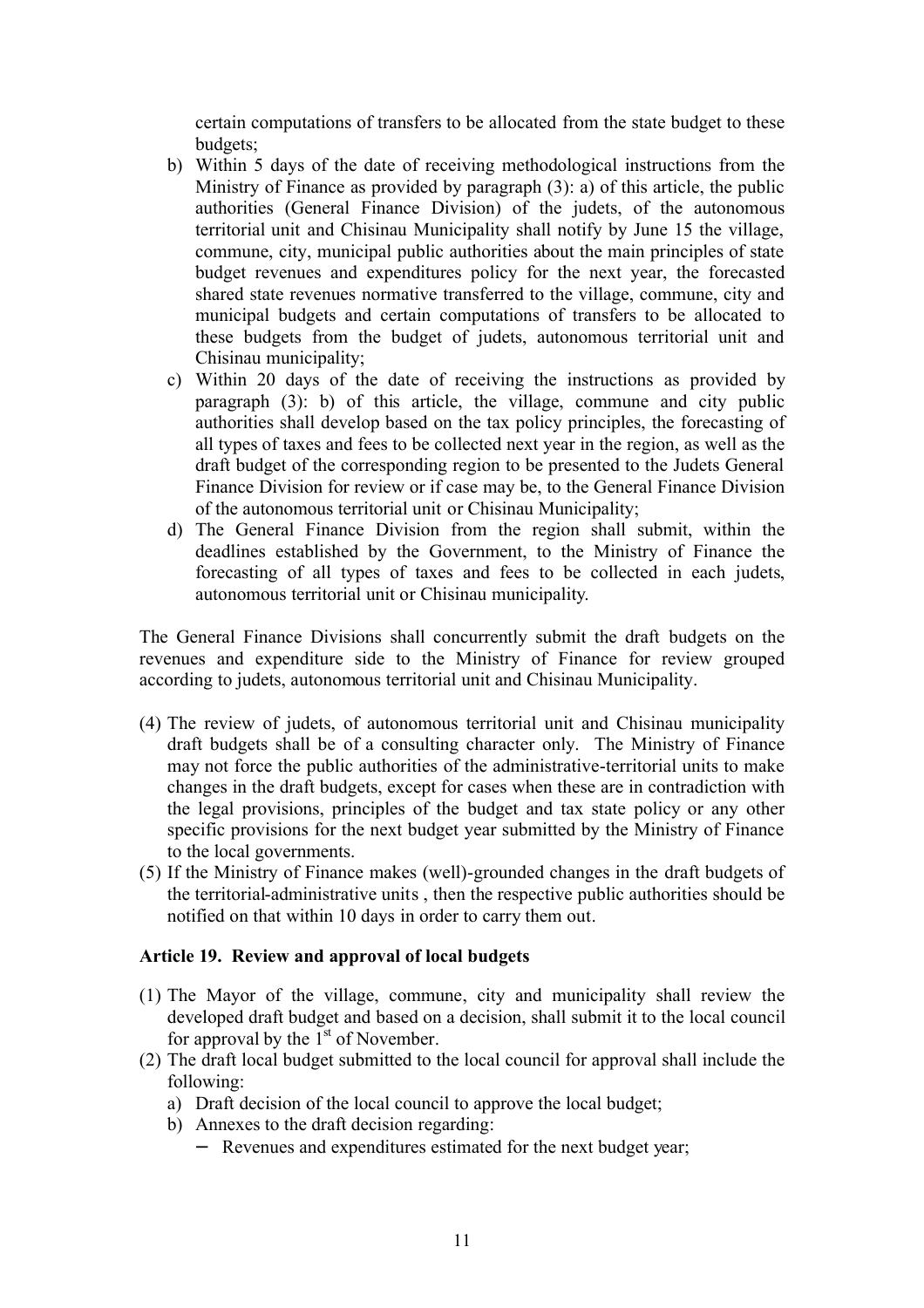- − Maximum number of personnel hired at institutions funded from the local budget;
- − Local fees rates;
- − Amounts of special resources to be collected by each budget institution when providing charged services and the fees for these services;
- c) other additional data as required by the local council;
- d) explanatory note to the draft local budget;
- (3) The local council shall review the draft local budget in two readings at five-day interval at maximum. The decisions on the local budget shall be taken by at least 2/3 vote of elected council members by December 10 of each year.

## **Article 20. Review and approval of judets, autonomous territorial unit and Chisinau municipality budgets**

- (1) The permanent office of the Judets Council or executive authority of the autonomous territorial unit shall review the judets draft budget or the draft budget of the autonomous territorial unit by November 15 at a special meeting and shall submit it to the corresponding council for approval based on a decision.
- (2) The Chisinau Municipality Mayor's office shall review the draft municipal budget by November 15 at a special meeting and shall submit it to the corresponding council for approval based on a decision.
- (3) The draft judets budgets, the central draft budget of the autonomous territorial unit and the Chisinau municipal draft budget submitted to the corresponding councils for approval shall include the following:
	- a) Draft decision of the local council to approve the budget of judets, the central budget of the autonomous territorial unit, the municipal budget, as case may be;
	- b) Annexes to the draft decision regarding :
		- − Revenues and expenditures estimates for the budget of judets, central budget of autonomous territorial unit and the municipal one for the next budget year;
		- − Local taxes to be collected in the respective budget;
		- − Normative for shared state revenues to local budgets;
		- − Transfers from the judets budget, central budget of the autonomous territorial unit or municipal budget to the local budgets of the corresponding region;
		- − Maximum number of personnel employed at public institutions financed from the judets budget, from central budget of the autonomous territorial unit or from the municipal budget, as the case may be;
		- − Special resources obtained from providing charged services to be collected by each institution funded from the judets budget, from central budget of the autonomous territorial unit or from the municipal budget, as well as fees for providing these services;
	- c) other additional data as required by the corresponding council;
	- d) explanatory note to the draft budget;
- (4) The councils of the judets, autonomous territorial unit and Chisinau municipality shall review the draft budget in two readings.
- (5) At the first reading, the council shall listen to the report made by the council Chairman on the draft budget and shall review and approve the total amount of budget revenues and expenditures, local taxes rates to be collected in the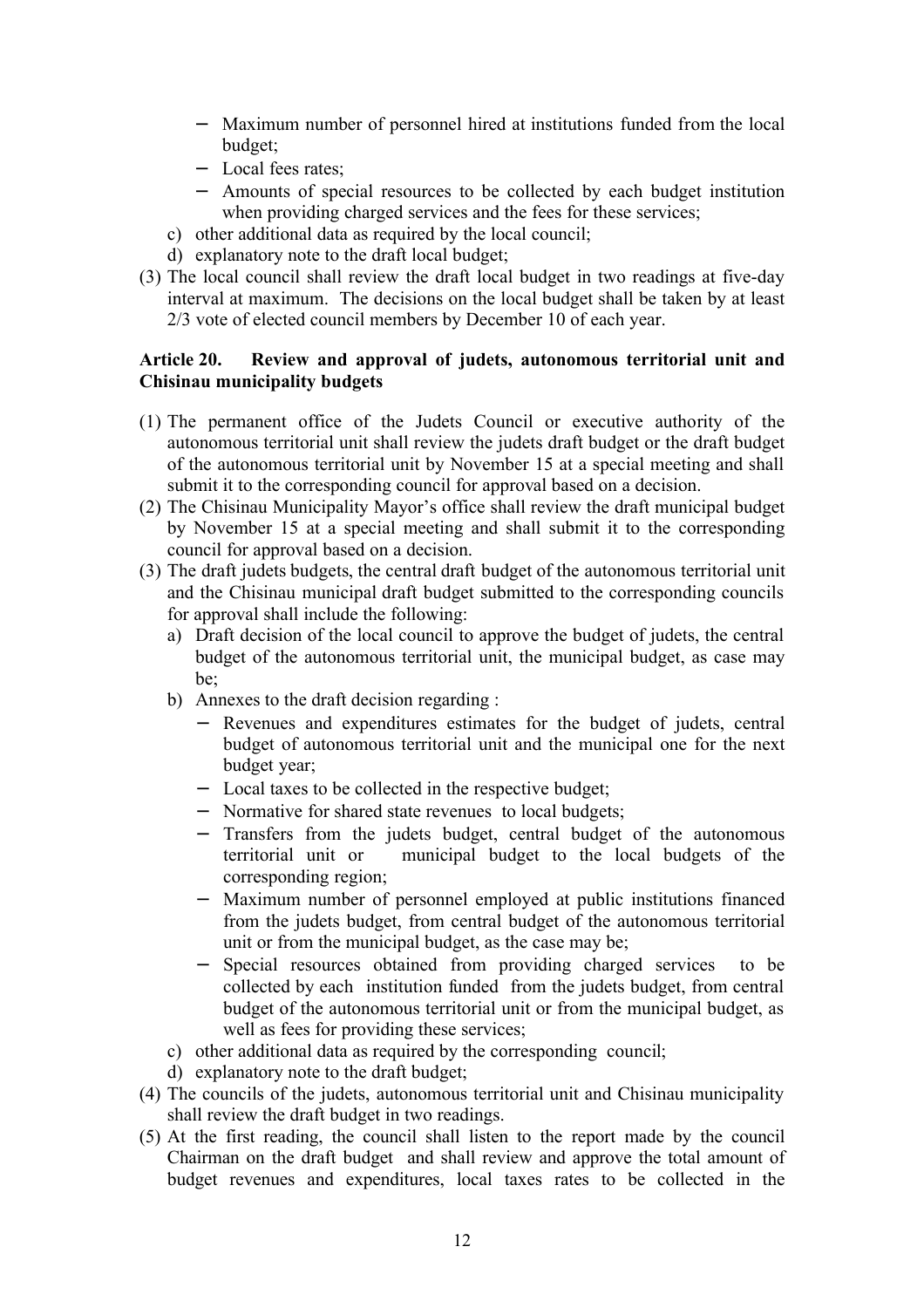corresponding budget, fees for charged services rendered by the budget institutions;

- (6) The council shall approve the budget at the fist reading and shall submit it to the permanent office or as case may be, to the Chisinau municipality Mayor's office to be prepared for the second reading review;
- (7) At the second reading the council shall review and approve:
	- a) Revenues estimates computed and structured;
	- b) Expenditures estimates, their structure and purpose;
	- c) The need to make capital expenditures and sources to finance these expenses;
	- d) Shall establish first priority allocations and the maximum number of employees at the public institutions finances from the budget;
	- e) Shall review other details for the next year budget.
- (8) The council of judets, of the autonomous territorial unit and Chisinau municipality shall approve the budgets by December 20.

# **Article 21. Publication of the administrative-territorial units budgets**

The budgets of the administrative-territorial units approved by the corresponding councils and the amendments to those budgets shall be published obligatorily.

## **Article 22. Non-approval of the administrative-territorial budgets**

If the administrative and territorial unit budget did not come into effect by December 31, the expenditures will be funded on a monthly basis in the amount of 1/12 of total expenditures, according to the budget classification provided for the previous budget year.

## **Article 23. Correlation of the administrative-territorial unit budget with the annual budget law**

The local, judets, autonomous territorial unit and Chisinau Municipality councils shall review the approved budgets within 15 days after the Parliament approves the annual budget law, in order to correlate them with the provisions of the annual budget law.

### **Article 24 Monthly apportionment of budget revenues and expenditures of the administrative-territorial units**

- (1) The central accounting unit of the Mayor's Office shall require, within 10 working days from the approval of local budgets, all public institutions funded from the local budgets to provide suggestions regarding monthly appropriations approved in the budget of the corresponding institutions and the revenues from providing charged services
- (2) The Mayor shall approve by December 20 the monthly apportionment of Mayor's Office revenues and expenditures according to the Budget Classification.
- (3) Within 10 days after the approval of the budget of judets, autonomous territorial unit and Chisinau municipality budget, the General Finance Division from the region shall:
	- a) request the public institutions financed from the judets, central or municipal budgets to provide suggestions regarding monthly allocations of revenues approved in the budget of the corresponding institution and revenues of the public institutions generated from charged services;
	- b) prepare monthly allocations of revenues forecasted to be collected in the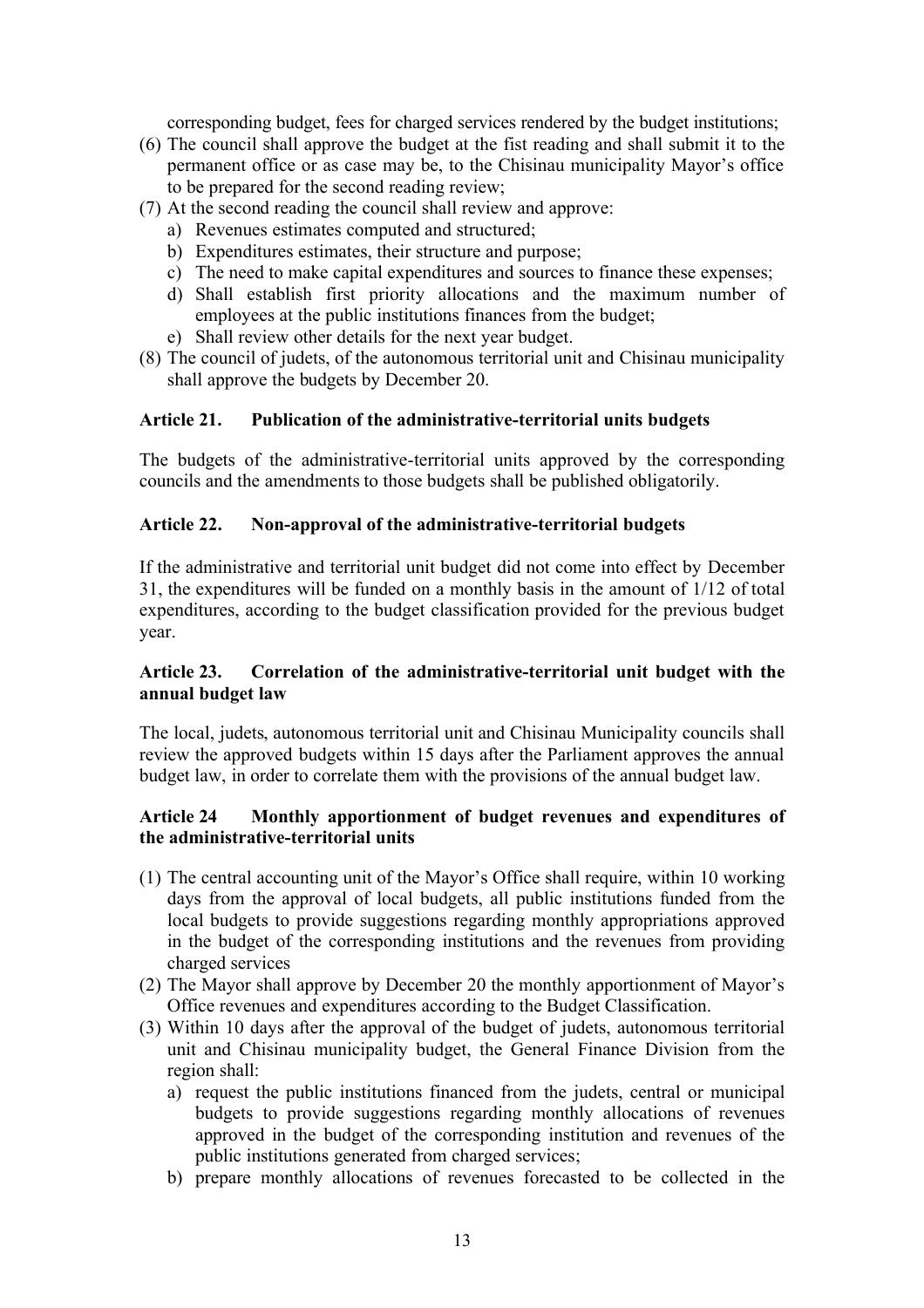judets, autonomous territorial unit and Chisinau Municipality budgets;

- c) prepare monthly grant allocations to the local budget envisaged in the judets, autonomous territorial unit and Chisinau Municipality budgets;
- (4) The permanent office of the corresponding council or if case may, the Chisinau municipality Mayor's Office shall approve the monthly allocations of the corresponding budget revenues and expenditures by December 30.
- (5) Each Mayor's Office shall submit by December 30 the monthly local budget revenues and expenditures allocations to the General Finance Division as provided by the Budget Classification.
- (6) The General Finance Division shall compute the overall monthly distribution of revenues and expenditures of the judets, autonomous territorial unit and Chisinau municipality budgets based on the monthly distribution provided by public authorities from the region and these shall be submitted to the Ministry of Finance by January 15.

### **Article 25. Submission of approved budgets**

- (1) The local governments shall submit an authorized copy of the approved local budgets to the General Finance Division as soon as these are approved.
- (2) The General Finance Division shall submit to the Ministry of Finance the consolidated budget of the judets, the autonomous territorial unit and Chisinau Municipality to be included in the state consolidated budget within the deadlines established by the Ministry of Finance.

## **Article 26. Rectifying the administrative-territorial unit budgets**

- (1) The executive authorities of administrative and territorial units shall make suggestions when needed to the corresponding councils on the rectification of the approved budgets.
- (2) The rectified budget may be adopted only if the budget balance is maintained.
- (3) The councils of the administrative-territorial units may rectify the budgets in the case that:
	- a) changes were made in the collection of local taxes and fees;
	- b) the expenditures needs approved in the budget have decreased ;
	- c) there are expenditure needs not approved in the budget;
- (4) The loan resources provided for more than one year, the state budget funds granted through special purpose transfers during the budget year and the revenues collected in these budgets exceeding the annual forecasting shall make up the source to rectify the administrative-territorial units budgets. .

# **CHAPTER III**

# **Execution of the administrative and territorial unit budgets**

### **Article 27 Cash execution of territorial and administrative unit budgets**

- (1) The cash execution of administrative- territorial unit budgets shall be performed under separate accounts through the Regional Treasury Office: :
	- a) budget revenues according to the budget classification structure;
	- b) expenditures within the limit of the approved budget allocations and according to the purpose established for each budget executor at any level.;
	- c) other financial operations performed by the budget executors.
- (2) The Treasury system through which the cash execution of administrative-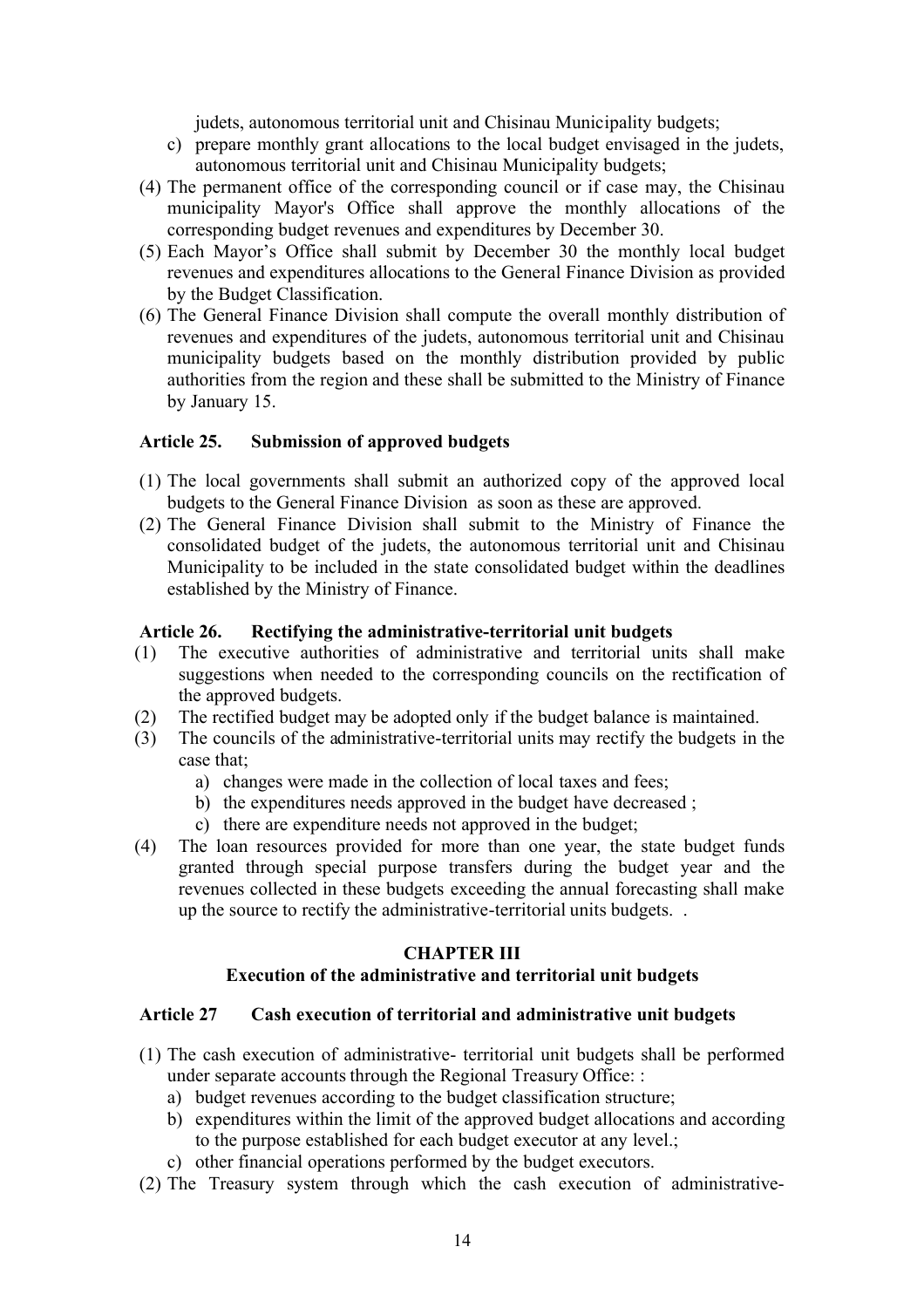territorial unit budgets is performed and the operation regulations among all budget layers shall comprise the following levels;

*- Central Treasury* – allocates , pursuant to the annual Budget Law, transfers from the state budget to judets budgets, the central budget of autonomous territorial unit and Chisinau municipality, as well as transfers to these budgets from the shared state revenues;

- *Regional Treasury;*
	- ß Shall allocate transfers based on the judets council decision or the territorial autonomous unit, from the budget of judets or, the territorial autonomous unit to the local budgets, as well as shared state revenues allocated to these budgets according to the approved normative acts;
	- ß supports the execution of public institution budgets financed from the judets budget or the autonomous territorial unit budget;
	- $\blacksquare$  supports the execution of village, commune, town and municipality budgets and public institutions funded by these budgets and located nearby the Regional Treasury;
- *Chisinau Municipality Treasury;*
	- ß allocates transfers from the municipal budget to local budgets based on the municipal council decision, as well as shared state revenues granted to these budgets;
	- supports the execution of public institution budgets financed from the municipal budget, as well as the budgets of villages, communes and towns located in the Chisinau municipality area;
- (3) All accounts for managing the administrative-territorial unit revenues and expenditures, as well as for managing the public institution budgets may be opened only at the Regional Treasuries in the corresponding territorial units.
- (4) The budget execution methodology for the administrative-territorial units through the Treasury system shall be approved by the Ministry of Finance in full agreement with the National Bank of Moldova, according to the Regulations on Central Treasury Operations and as provided by this law.

### **Article 28 Report on the execution of administrative-territorial unit budgets**

- (1) The executive authorities of administrative and territorial units (centralized accounting units of mayor's offices, regional treasuries and General Finance Divisions) shall prepare the monthly, quarterly and annual reports on the execution of approved budgets.
- (2) The quarterly reports shall be reviewed and approved by the Mayor or by the permanent office of the corresponding council if need may be.
- (3) The report on the execution of the administrative-territorial unit budget during the first quarter and 9 months of the current year shall be reviewed and approved by the corresponding council.
- (4) The annual report on the execution of administrative and territorial unit budget shall be submitted for approval to the corresponding council by the executive authority of the territory no later than February 1 of the next year.
- (5) The General Finance Division shall submit within the deadlines established by the Ministry of Finance the monthly, quarterly and annual reports on the execution of administrative-territorial unit budgets to the Ministry of Finance, for the purpose of incorporating them into the state consolidated budget.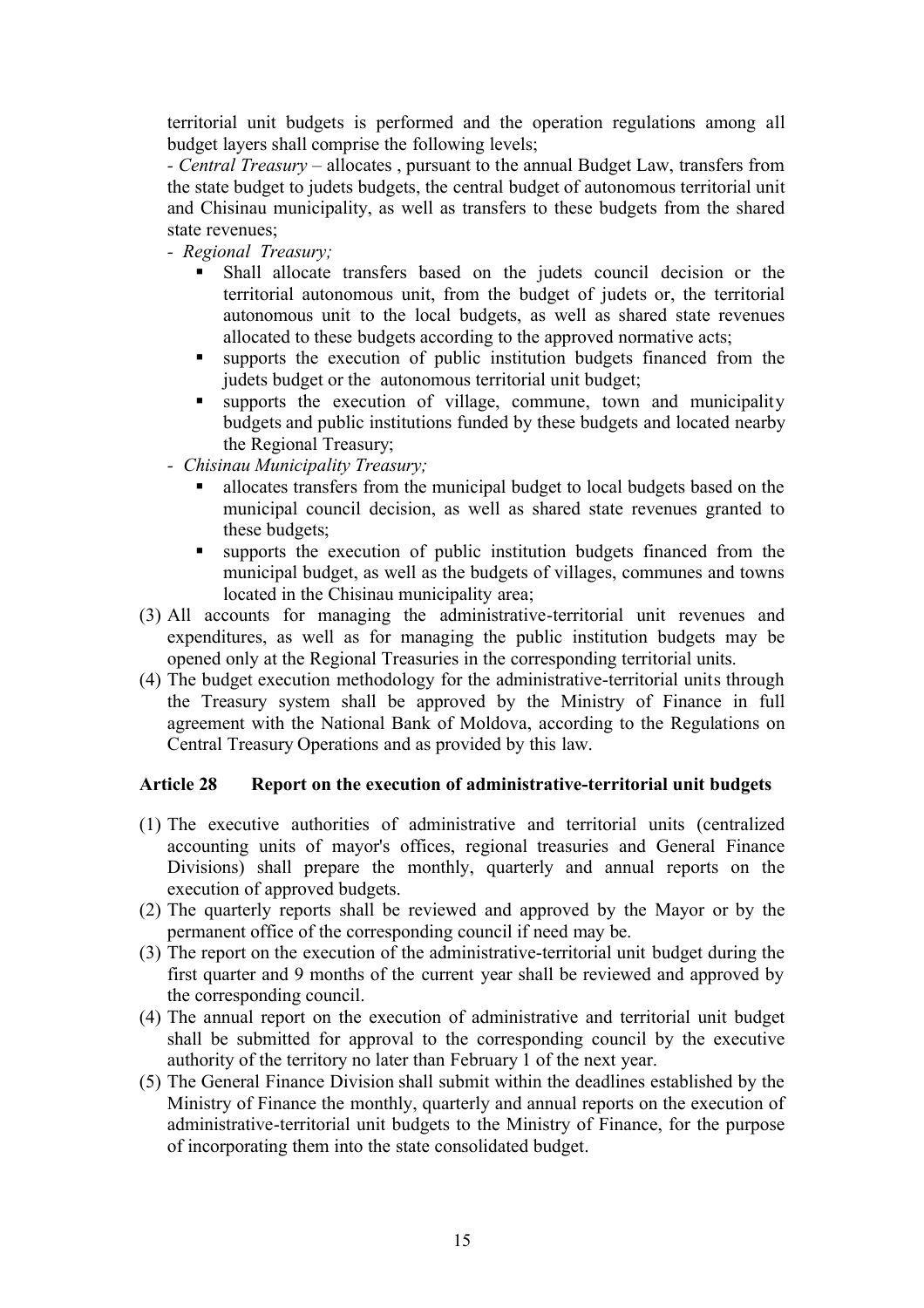### **CHAPTER IV**

## **Rights and responsibilities of spending units (budget executors)**

## **Article 29. Statute of the spending units (budget executors)**

- (1) The primary spending units of administrative- territorial unit budgets are the mayors of villages, communes, towns, municipalities, chairmen of Judets councils, the Governor of the autonomous territorial unit, the Mayor of Chisinau municipality.
- (2) The secondary spending units are administrators of institutions that are legal entities under the subordination of judets councils, the council of the territorial autonomous unit and Chisinau municipality.
- (3) The tertiary spending units are managers of public institutions without a legal person statute that are authorized to use financial resources allocated only for the agency needs run by them.

## **Article 30. The rights of the spending units (budget executors)**

- (1) The primary spending units shall distribute budget allocations approved in the corresponding budgets, to the spending units under their subordination according to their objectives stipulated in the corresponding budgets and shall approve the expenditures from their own source budget in compliance with the legal provisions.
- (2) The secondary spending units shall distribute the budget allocations approved for the subordinated units headed by the tertiary spending units and shall approve the expenditures from their own budgets in compliance with the legal provisions.
- (3) The tertiary spending units shall use the budget allocations distributed to them only for the agency needs managed by them, as provided under the approved budgets and under the terms established by legal provisions.
- (4) The spending units shall be obliged to allocate and use the budget funds only within the limits of the provisions and for the approved purposes, for expenditures strictly related to the activity of the respective public institutions or services and in compliance with the legal provisions.

# **Article 31 Responsibilities of the spending units (budget executors)**

- (1) The primary, secondary and tertiary spending units shall be responsible to:
	- a) develop the draft budgets;
	- b) monitor the revenues collection procedures;
	- c) observe the necessity, timeliness and legality of allocation and the use of budget funds within the limits and for the purposes approved in the budget;
	- d) the good use of assets under their administration;
	- e) the primary and the secondary spending units shall be responsible to manage the accounts and timely submit the balances, financial statements, and budget execution reports.
- (2) The spending units shall pass the enlisted and incurred expenditures approved in the budget and shall make them only upon the preliminary approval of internal financial control certifying the compliance with the legal provisions, matching with the approved budget allocations and their destination.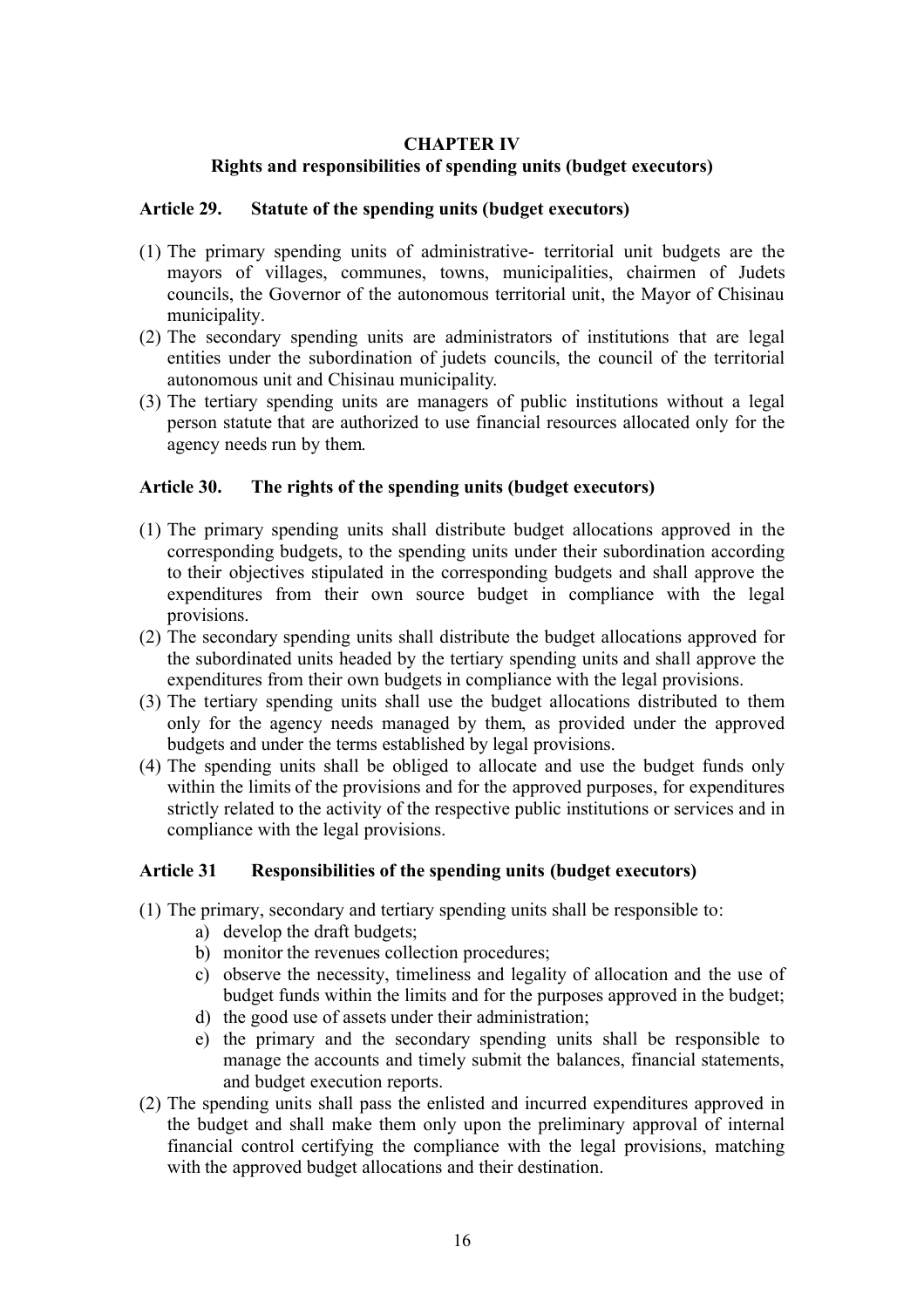## **Article 32 Justifying the budget expenditures**

The budget expenditures shall be made only based on support documents certifying the contractual commitment, supply of goods and service, performance of works, payment of wages and other royalties, payment of budget and other liabilities.

## **Article 33. Prioritization of budget expenditures**

The primary spending units shall be obliged to ensure the priority funding to public educational institutions.

## **CHAPTER V Responsibilities and control over the process of administrative-territorial unit budget execution**

## **Article 34. Responsibilities of the administrative-territorial units for budget execution**

- (1) The responsibility to execute the local budgets shall be taken on by the Mayor of the corresponding Mayor's Office;
- (2) The responsibility to execute the budget of the judets and of the autonomous territorial unit shall be taken on by the corresponding council permanent office;
- (3) The responsibility to execute the Chisinau municipality budget shall be taken on by Chisinau municipality Mayor's office;
- (4) The executive authorities of the administrative-territorial units shall be responsible for:
	- ß Accuracy and validity of developed budgets;
	- Ensure full and timely collection of own-source revenues;
	- Use the approved budget allocations according to the purpose;
	- Compliance with the payment terms of salaries to state agencies employees and other contracted goods and services, according to the approved budgets;
- (5) The managers of public institutions shall be responsible for the compliance with the budgetary allocation limits approved in the budgeted expenditures;
- (6) If a public institution incurred expenditures that are not approved in the budget, the executive authorities of the administrative-territorial units shall have the right to stop funding the expenses that are not financially supported.

### **Article 35. Financial control**

(1) The financial control over the accuracy of execution of administrativeterritorial unit budgets shall be performed by the finance and tax subdivisions of the territory, the Ministry of Finance and the Department of Financial Control and Audit.

(2) The financial activity of local governments shall be inspected solely by the Department of Financial Control and Audit as provided by this article and in the following cases:

(5) a) The local governments do not repay all of its short-term liabilities by the end